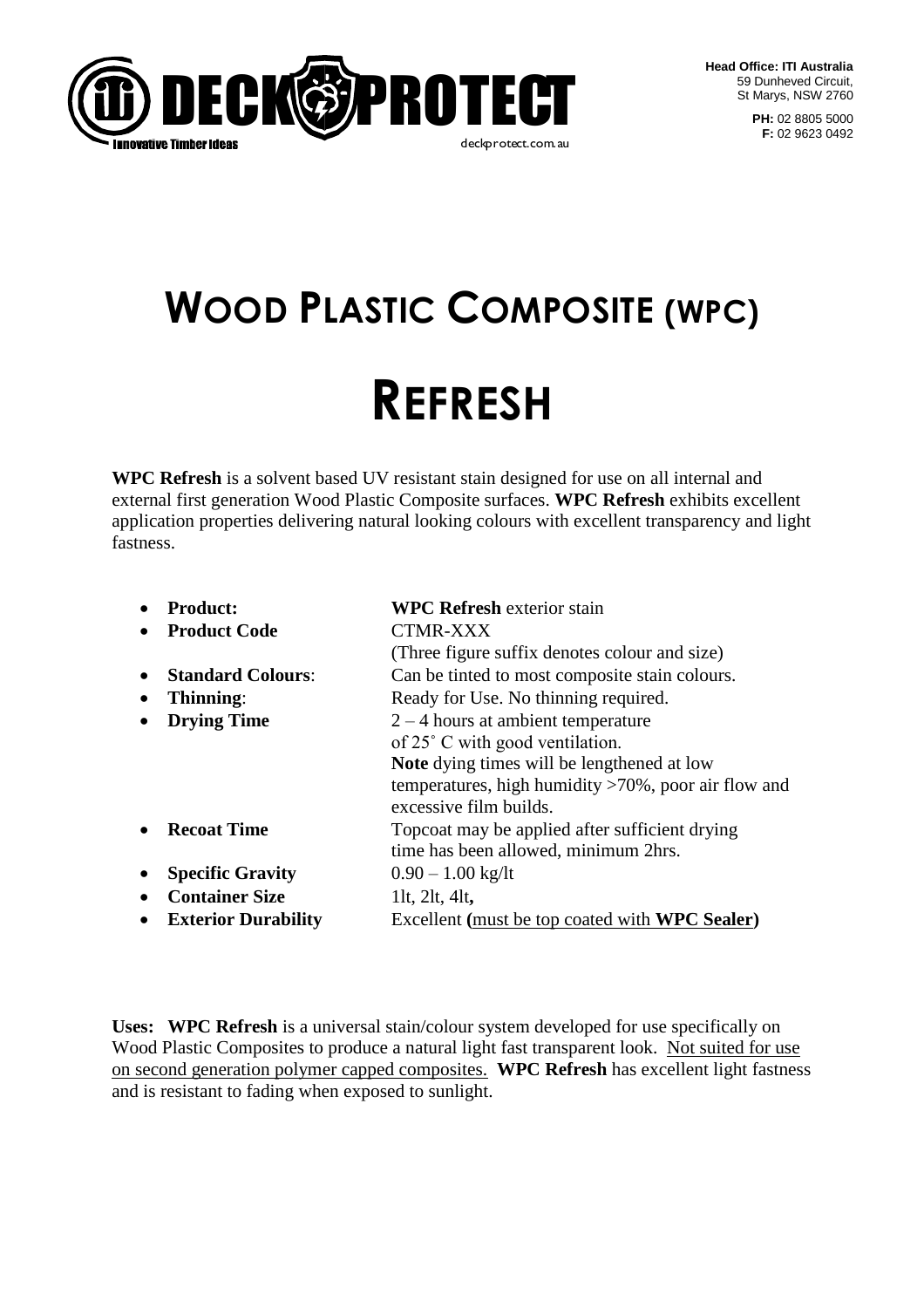

# **APPLICATION**

## **Wood Plastic Composite Staining Procedure**

#### **Surface Preparation**

Ensure surface is free from dirt and grease, thoroughly pre-wet the composite wood surface with fresh water and proceed to wash with **WPC Clean** as per application instructions. Completely rinse off any residues from the surface using clean water and allow to completely dry. Inspect the surface for cleanliness. This process may need to be repeated in order to remove stubborn grease or oil stains for stubborn areas. Once the composite wood substrate has been cleaned to satisfaction and has completely dried out, it is ready for the coating process.

## **Wood Plastic Composite Stain & Coating Process**

**Application Equipment:** Lamb's wool applicator, cotton rag, brush

#### **Wipe on**

**EDECHACTE TELEVIS AND THE THE SERVE THE TRANSFORM THE THE THE THE THE SURVENTIFY This off any residues from the surfly process.<br>
He is absend to wash with WPC yins off any residues from the surfly process.<br>
He is absended 1 st** Wipe on **WPC Refresh** with rag, brush or Lambswool applicator ensuring stain is worked evenly into the composite substrate. Small sections can be brushed and wiped evenly with a cotton rag, do not allow the **WPC Refresh** to quickly dry as this will leave a blotchy finish. In the event of **WPC Refresh** drying too fast, re apply and immediately wipe even. Work 3 full lengths of board at a time until completed, Wipe off excess stain evenly using clean cotton cloth or dry lambswool applicator, ensuring all streaks or blotches of wet or damp stain are removed. Work over area to ensure colour has been applied evenly. Any footprints, uneven patches or missed areas can be rectified simply by reapplying **WPC Refresh** over the affected area and immediately wiped clean. Allow penetration of stain for approximately  $3 - 6$  min before removal of any excess Refresh, this should allow ample working time.

Drying time will be dependent on the condition of the composite and hence the rate and amount of **WPC Refresh** absorption. Allow at least 2 - 4 hours drying, if surface is still damp or overly strong in solvent odour, allow to dry overnight.

#### **Top Coat Seal (refer to application instructions on can)**

- 2<sup>nd</sup> Apply WPC Sealer Matt or Gloss top coat and allow drying for 1 2 hrs. Follow application instructions. Apply as a thin coat not allowing **WPC Sealer** to pool on the surface.
- **3 rd** Apply a second coat of **WPC Sealer**
- **4 t**h If required apply a third and final coat of **WPC Sealer** depending on geographical location and UV exposure.